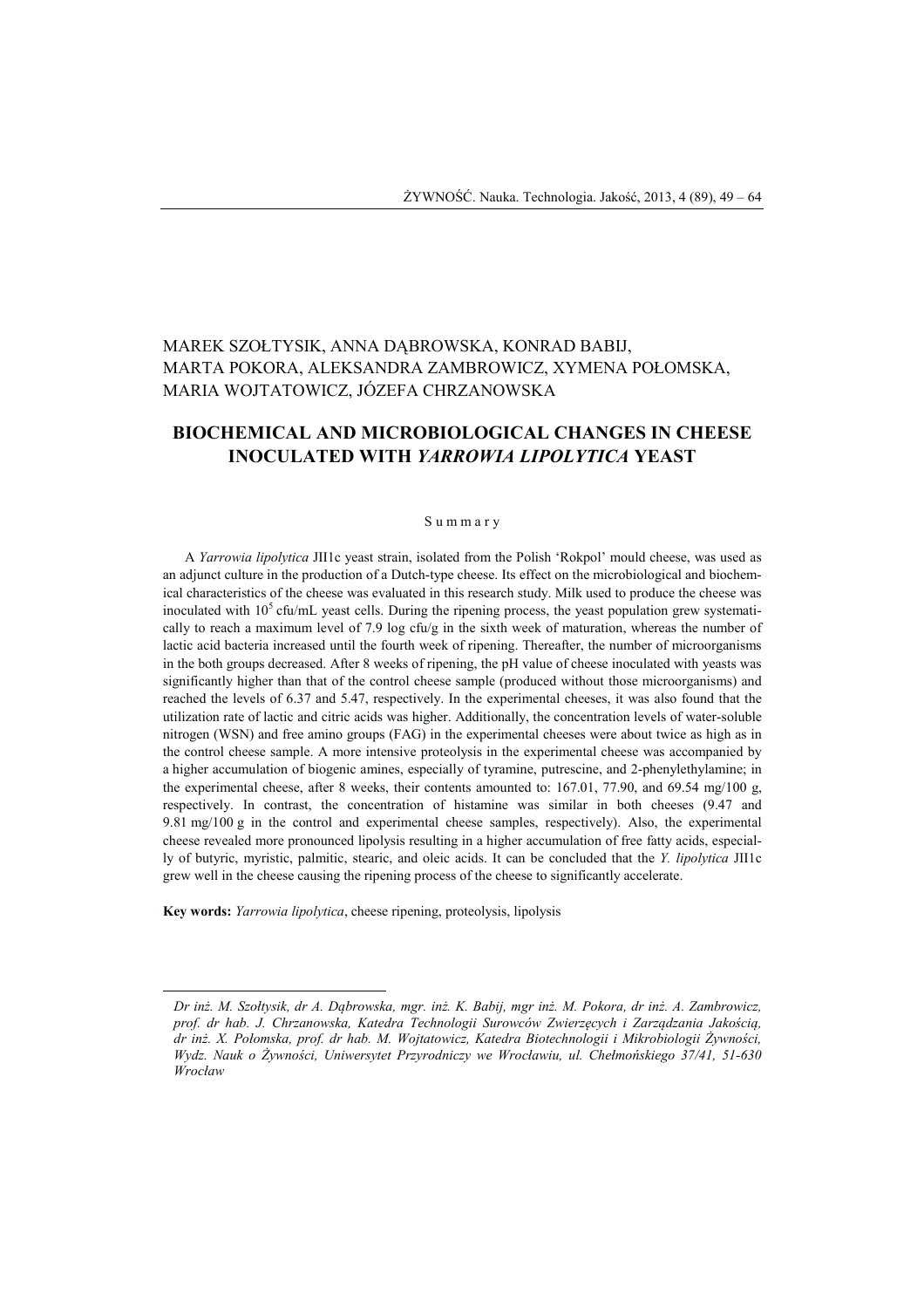#### **Introduction**

Yeasts are frequently present in the form of a non-starter microflora in many types of cheese [17, 47, 48, 52, 53, 55]. The occurrence of those microorganisms in cheese is attributed to their ability to grow at a low temperature, high salt concentration levels, and a low pH level. What is more, their lipolytic and proteolytic activities and ability to assimilate or ferment lactose, and to assimilate organic acids enable them to grow in such a microenvironment [56]. The yeast population can reach a considerable quantity of cells in the cheese, up to  $10^6 \text{ - } 10^9$  cfu/g [48]. However, their growth in cheeses varies depending on the yeast species, location in the curd, and the cheese variety [48, 56]. The prevailing yeast species found in the cheeses are: *Debaryomyces hansenii, Kluyveromyces lactis, K. fragilis, K. bulgaricus, Geotrichum candidum, Torulopsis sphaerica,* and *Saccharomyces cerevisiae* [40].

In some cheese types, the yeasts contribute to the spoilage and cause changes in the texture (gassiness, softening), flavour (fruity, bitter, or yeasty off-flavours), or colour (pigmentation or discoloration), and, in some other types, they positively affect the maturation process [15, 46, 47, 49, 53]. In particular, their positive impact on the cheese ripening process consists in the utilisation of lactic acid causing the pH level to increase and the bacterial growth to be enhanced, especially in the semi-soft cheeses with a surface film, e.g., Limburger, Tilsit, and mould ripened cheeses, such as Camembert and Roquefort [1, 14]. In the blue veined cheeses, the yeasts are assumed to enhance the development of *Penicillium roqueforti* by gas production, leading to curd openness [20, 46, 47, 48].

In addition, the growth factors produced by yeast, including pantothenic acid, riboflavin and niacin, favour the development of cheese starter microflora [4, 38]. Additionally, the proteolytic and lipolytic enzymes synthesized by the yeast may directly affect the degradation of key cheese compounds during the ripening process [19].

One of the yeast species occurring in cheese is *Yarrowia lipolytica,* but its populations are not usually numerous [26, 33, 46, 47, 55]. Our earlier investigations proved that the reason why there were low quantities of *Y. lipolytica* cells in the Polish blueveined cheese was their vulnerability to killer toxins produced by the species that prevail in that cheese: *Candida famata* (imperfect form of *Debaryomyces hansenii*) and *C. sphaerica* [26]. On the contrary, Viljoen et al. [51], who studied South African camembert and brie cheeses, found that the *Y. lipolytica* reached an even higher population size than *D. hansenii*.

The strains of *Y. lipolytica* exhibit high proteolytic and lipolytic activities. They produce two extra-cellular proteases: alkaline serine protease and acid aspartic protease [18, 34]. The cells of *Y. lipolytica* also secrete several lipases: intracellular, membranebound, and extra-cellular [9]. Owing to their high hydrolytic activities, those yeasts were used as starter cultures in cheese production to accelerate the ripening process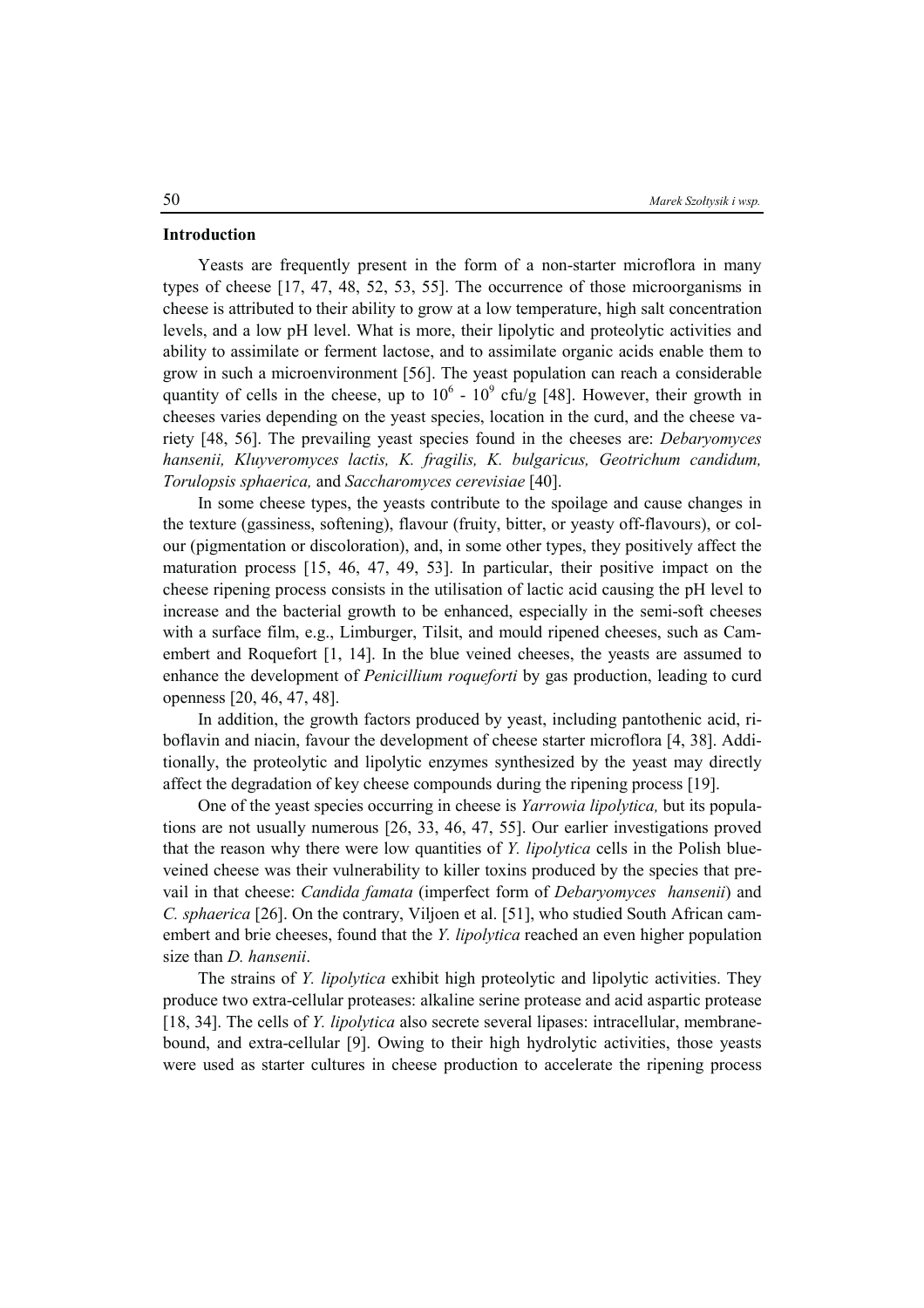[10, 14, 48]. However, depending on the strain used, the cheese quality significantly varied [33].

The objective of the present research study was to assess the potential of *Y. lipolytica* JII1c strain as a cheese-ripening agent. The yeast strain was selected from among other *Y. lipolytica* isolates originating from the Polish 'Rokpol' blue-veined cheese [55]. It was characterized by the highest hydrolytic activities and a resistance to toxins produced by other yeasts prevailing in the same type of cheese [28, 44, 57].

#### **Materials and methods**

#### *Microorganism*

A *Yarrowia lipolytica* JII1c yeast strain was obtained from the cultures collection of the Department of Biotechnology and Food Microbiology, Wroclaw University of Environmental and Life Sciences, where it had been previously isolated from a 'Rokpol' mould cheese [55]. The stock culture of yeast was kept on the yeast extract-malt extract agar (YM) slants at  $4^{\circ}$ C [54].

## *Cheese production process*

Six experimental and six control samples of Dutch-type cheeses were produced from 100 litres of milk in two successive experiments with the use of a traditional technology. Prior to producing cheese samples, the milk used was standardized to obtain 40 % of fat in dry matter, and pasteurized at 72 °C for 15 s. After cooling to 30 °C, the milk in both experimental and control cheese was inoculated with mesophilic aromatic culture (Chr. Hansen). The *Y. lipolytica* JII1c yeast co-starter was added only to the milk targeted for the experimental cheese, its amount was 5.0 log cfu/mL. The yeast inoculum was grown in a shaken culture in an YM-broth at 28  $\degree$ C for 48 hours; then, the cells were counted using a haemocytometer, and collected by centrifugation  $(5000g, 4 °C; 15 min)$ . Next, the cells were re-suspended in UHT milk and introduced into the cheese milk. The cheese milk was coagulated with a Maxiren preparation (Gist Brocades, Netherlands) for 30 min. Thereafter, the curds were cut into 6 - 8 mm cubes and heated to 38 °C for 15 min; then, they were pressed for 20 hours, salted in a 15  $\%$ NaCl brine for 3 hours at 10  $^{\circ}$ C, and ripened at a temperature of 15  $^{\circ}$ C and a humidity of 85 %. The cheese samples were taken for analysis immediately after salting (time 0) and, subsequently: 2, 4, 6, and 8 weeks after their ripening had started.

### *Microbiological analysis*

The aseptically taken cheese samples (each of 10 g) were homogenized with 90 ml of a sterile solution of 2 % sodium citrate for 2 min, in a Stomacher 400 Lab Blender (Seward Medical, London, England). The successive decimal dilutions were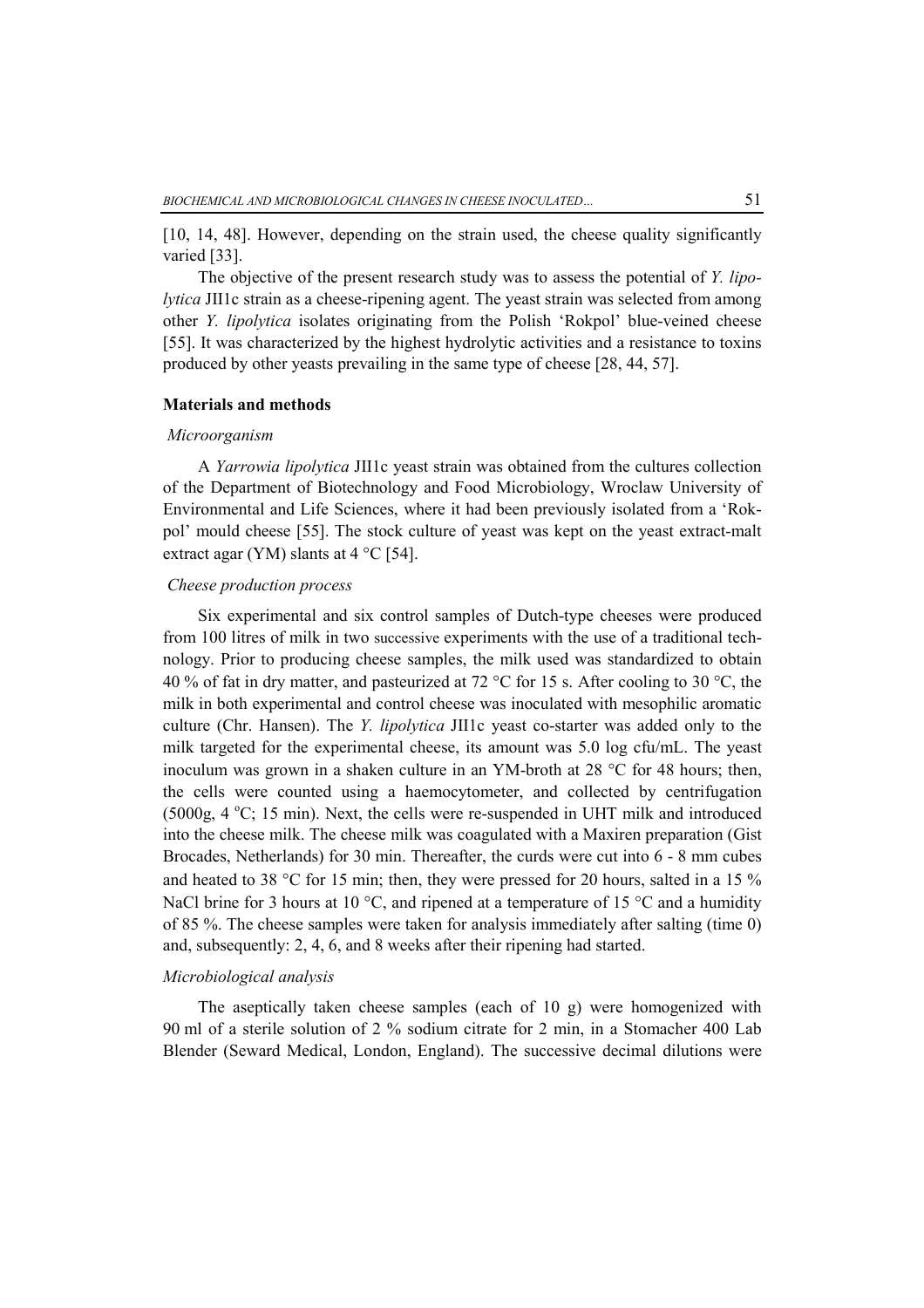prepared and plated in duplicate on specific media for viable counts. The yeasts were determined on Oxytetracycline – Glucose – Yeast Extract – Agar (OGY, Oxoid). The plates were incubated at 30  $\degree$ C for 5 days.

The lactic acid bacteria were counted on an M17 agar (Difco) and MRS agar (Oxoid) after the incubation at 30 °C for 3 days. The media for plating bacteria contained cycloheximide at a concentration level of 100  $\mu$ g mL<sup>-1</sup> to inhibit the growth of yeast.

#### *Proximate analyses*

The grated cheese samples were analysed for total solids, fat, protein, and salt concentration rates using standard methods [22, 23, 24]. The pH level of the cheese slurry was measured  $(1:1, w/v)$  with a pH-meter (InoLab, Germany).

### *Content of organic acids*

The concentration rate of organic acids was measured according to Roostita  $\&$ Fleet [39]. A 10 mL quantity of the water-soluble fraction (WSF) of cheese, prepared according to a method as described by Kuchroo  $&$  Fox [31], was added to 20 mL of acetonitrile, stirred for 1 min, and centrifuged. The supernatant was filtered through a 0.45  $\mu$ m membrane (Millipore). The samples of 10  $\mu$ L were introduced into HPLC (Agilent 1100, Agilent, USA) with an Aminex HPX-87H stainless steel column (Bio-Rad Laboratories Inc., USA). The elution of the column was performed at  $55 - 60$  °C using 0.07 - 0.1 % (v/v) ortophosphoric acid at a flow rate of 0.5 mL/min. The identification and quantification of the organic acids were conducted by the comparison to the pattern of standard solutions  $(0.5\% \text{ w/v})$  chromatographed under the same conditions.

### *Assessment of proteolysis*

The content of nitrogen was determined by a micro Kjeldhal method (AOAC, 1993) using an auto 1030 Kjeltec analyzer (Kjeltec<sup>TM</sup> 2300, Foss). Water-soluble nitrogen (WSN) was determined in the water-soluble fraction (WSF) of the cheese and expressed as a percent of total nitrogen (TN). The contents of free amino acid groups in water (WSF) and the phosphotungstic acid (PTA) soluble fractions were measured using a 2,4,6-trinitrobenzenesulphonic acid (TNBS) (Sigma) [32]. A phosphotungstic acid soluble fraction of cheese was prepared from WSF [27].

The protein degradation in cheese was also analyzed by an alkaline ureapolyacrylamide gel electrophoresis [5]. The electrophoresis was performed in a dual cooled vertical slab gel electrophoresis unit SE 600 (Hoefer Scientific Instruments, San Francisco, CA, USA). The gels were stained using Comassie Brilliant Blue G250 (Sigma) [7].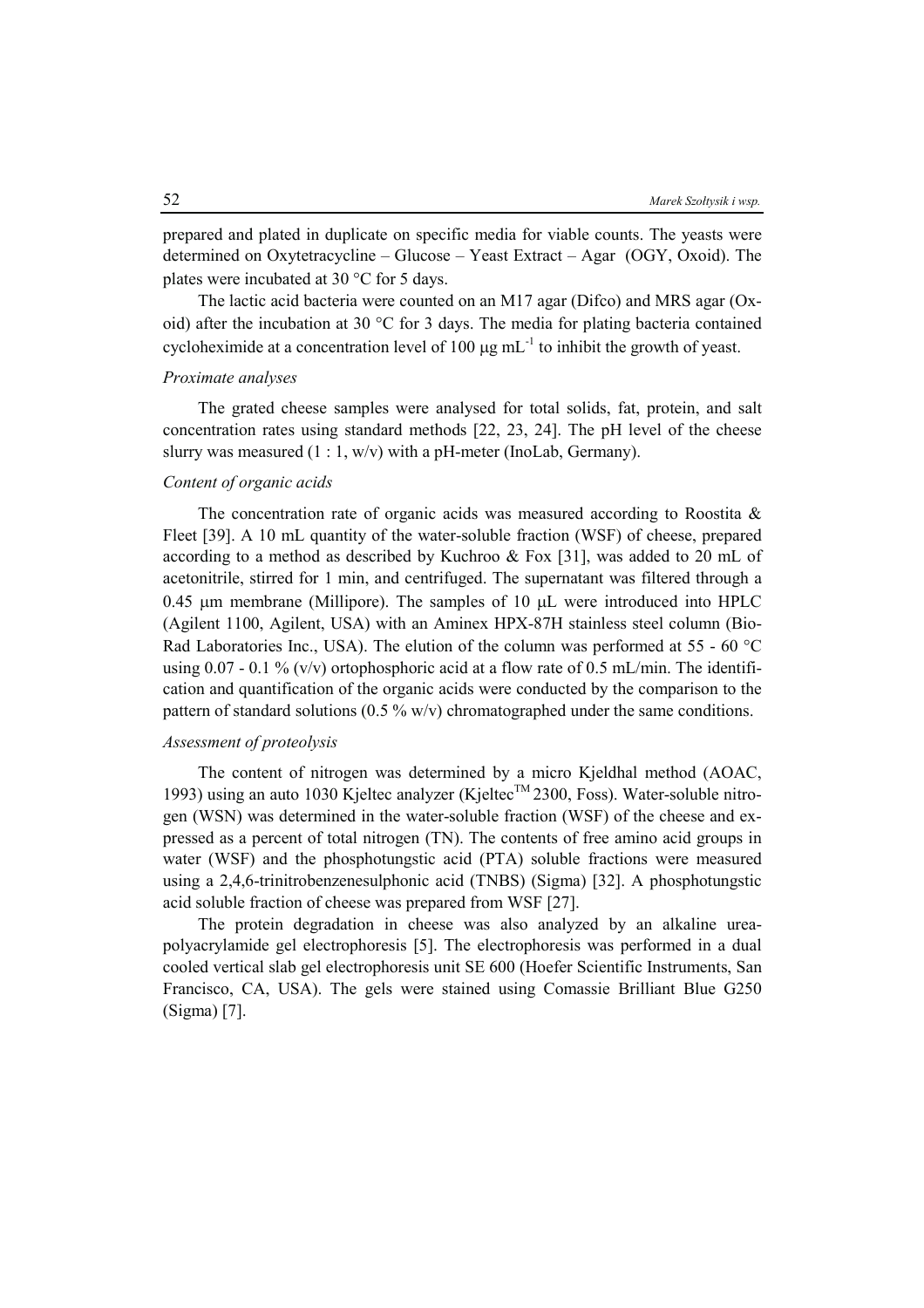#### *Determination of the biogenic amines*

Biogenic amines were extracted from the cheese at the end of the ripening period [8, 13]. The extracted amines were dansylated with a dansyl chloride (50 mg/mL in acetone). The separation of dansylated amines (5 uL) was performed at 37  $^{\circ}$ C using a column MERCK LiChroCart HPLC 3 Purospher RP-C18, 5 μm, 150 mm. The solvents were as follows: buffer pH 8.0: Tris 0.1 M pH 8.0 /acetic acid 0.1 M / water  $(2/1/2)$ ; solvent A: buffer pH 8.0 (30 mL) / acetonitrile (550 mL) / water (420 mL); solvent B: buffer pH 8.0 (2 mL) / acetonitrile (900 mL) / water (100 mL). The dansylated amines were detected at 254 nm. The peaks were identified by comparing their retention time and the retention time of the standard mixtures of amines. The biogenic amines were quantified using calibration curves calculated from the analysis of commercial amines mixture with the increasing concentration rates known (8 µg to 1 mg/g of cheese equivalent) in a 0.02 mol  $L^{-1}$  sulphuric acid.

### *Analysis of free fatty acids*

Free fatty acids (FFA) were extracted from the cheese using a method by Deeth et al. [12]. Acetyl chloride was used as a methylating reagent [25]. The separation was performed using a gas chromatograph (Agilent Technologies) equipped with a mass detector (GC/MS), a capillary column (Agilent DB-224 MS), its parameters being 60 m  $\times$  250 µm  $\times$  0.25 µm. The injector temperature was changed by continuously raising it from 70 °C to 240 °C at a rate of 4 °C min<sup>-1</sup>. During the entire period of investigation, the flow rate of gaseous carrier (helium) was 2.0 mL/min and the split flow ratio was 1 : 100. The peaks were identified and quantified using the FFA standard values. The relative fatty acids composition was estimated as a percentage of the total peak area.

### *Statistical analysis*

The data were statistically analysed using a Statistica AGXP V.5.5 software. Mean values with standard deviations were reported.

### **Results and discussion**

#### *Microbiological characteristics*

Fig. 1. shows changes in the quantities of yeast and lactic acid bacteria cells in cheeses during ripening. The yeast population in the experimental cheeses inoculated with *Y. lipolytica* JII1c systematically grew and reached the maximum level of 7.9 log  $cfu/g$  in the  $6<sup>th</sup>$  week of ripening. During the next two weeks, their quantity slightly decreased. The similar maximum yeast counts were found in the cheeses produced with four *Y. lipolytica* strains, even though they used a higher initial yeast cell concen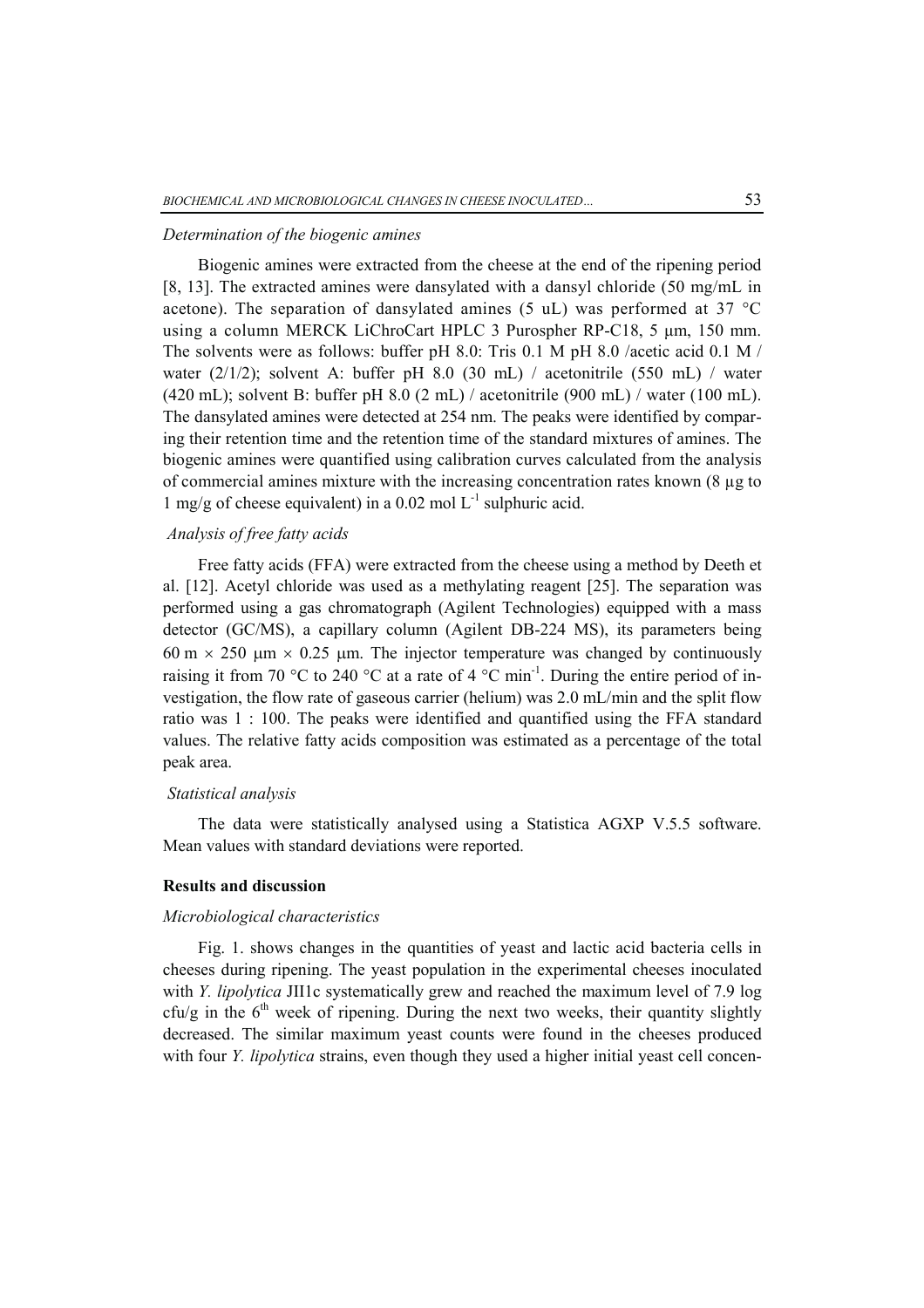tration rate of ca. 1 log cycle [33]. Other authors reported significantly lower numbers of that yeast genus in the Cheddar cheese, co-inoculated with *Y. lipolytica*; moreover, they ceased to survive after four months of ripening [14]. In the Limburger cheese, *Y. lipolytica* genus was found only during the first half of the ripening period; after that period, they were not detectable [56]. In our control cheeses, the yeasts were detected after two weeks and their maximal level was 3.6 log cfu/g at the last stage of ripening. Their colony appearance differed from easy recognizable, rough and wrinkled colonies of *Y. lipolytica.* The lactic acid bacteria exhibited a similar growth pattern in both the experimental and control cheeses. However, the number of lactic bacteria detected on M17 agar plates was higher than on MRS. Those results suggest that the starter lactococci grow better in the cheese than the leuconostocs and the non-starter lactobacilli, for which the two above named media were used.



Fig. 1. Total count of micro-organisms in cheeses during ripening. (A) yeast; (B) Lactococci; (C) Lactobacilli



The quantities of cells in both groups of the lactic bacteria increased until the fourth week of maturation by 1.0 - 1.5 log unit; thereafter, they declined. Generally, their populations were slightly more numerous in the control sample than in the cheeses produced with the yeast adjunct culture. Similarly, Hansen et al. [20] did not find significant differences in the counts of lactic bacteria between the Mycella cheeses maturated with or without *Saccharomyces cerevisiae* FB7 co-starter [20]. In contrast, other authors who searched into the effects of yeast adjunct cultures on the lactic acid bacteria reported a higher growth of the latter group of the microorganisms in cheeses produced with the yeasts added. The authors explained this fact by the deacidifaction effect of the cheese microenvironment caused by the yeasts and their ability to produce growth factors such as vitamins and amino acids, which stimulate the growth of lactic acid bacteria populations [4, 38].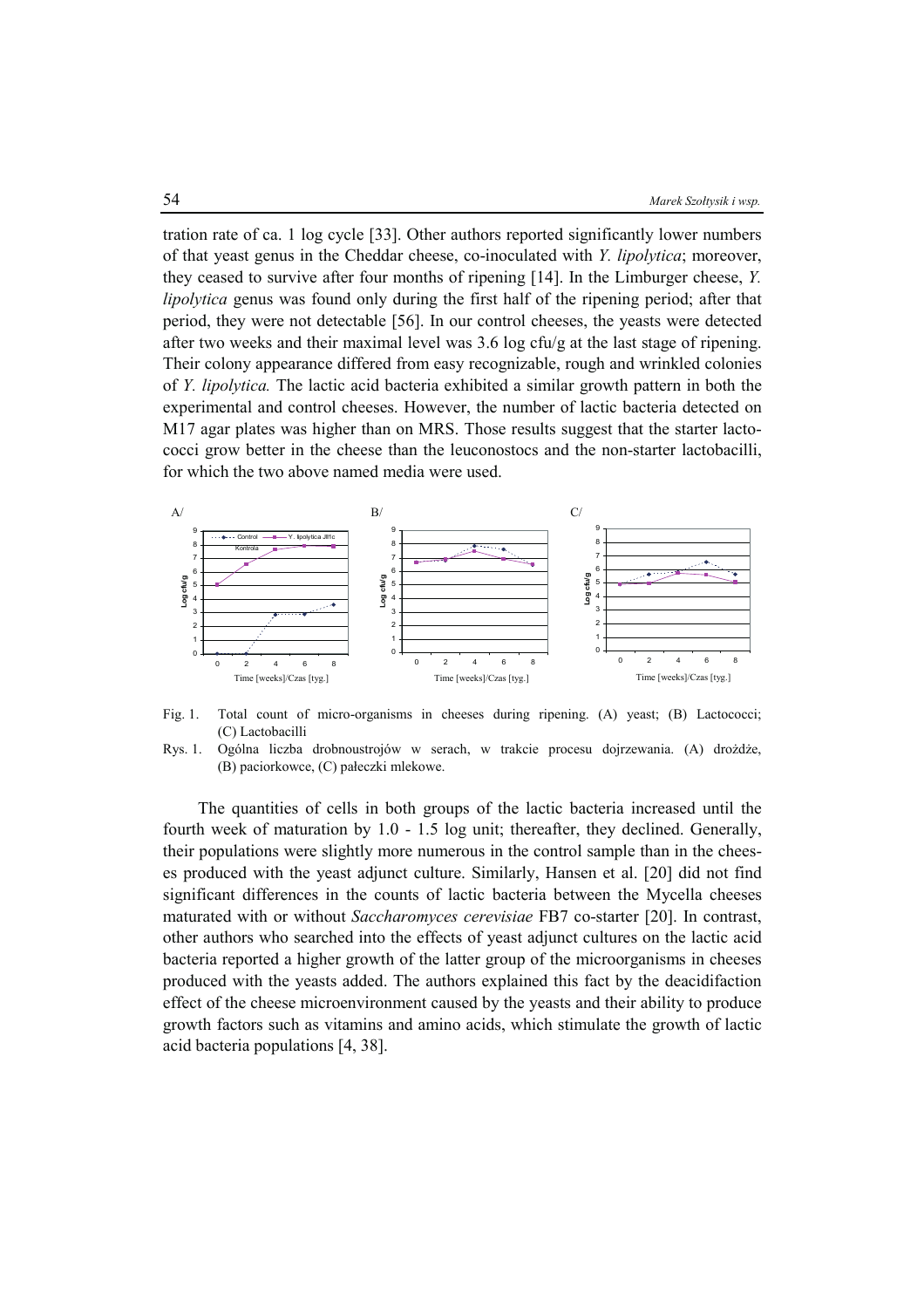#### *Physicochemical characteristics*

Changes in the cheese composition during ripening are summarized in Tab. 1. The total solids amount increased from 53.40 to 56.19 % and from 51.23 to 54.97 % in the control and experimental cheeses, respectively. The fat concentration in the dry matter and proteins was continuously increasing as the result of the continuously decreasing cheese moisture. Significant differences among the cheeses during ripening were found in the increases of pH values; they were about 0.9 of pH unit higher in the experimental compared to the control cheeses. After 8 weeks, the pH value in those cheeses reached a level of 6.37 and 5.47, respectively. A possible reason of a more dynamic increase in the pH value in the cheeses inoculated with yeasts could be the utilisation of the lactic acid by *Y. lipolytica*. Generally, the yeasts occurring in the cheeses contribute to the deacidification thereof by assimilating organic acids and by forming alkaline products from the lactic acid bacteria metabolites [2, 11, 37, 50, ]. However, Ferreira and Viljoen [14] reported that pH in the Cheddar cheese produced with a *Y. lipolytica* yeast co-starter remained lower than in the control cheese during three months of ripening; they attributed this fact to the higher count of lactic acid bacteria to produce lactic acid at higher concentrations in that cheese [14].

Table 1

| Cheese<br>Ser                                       | Time<br>[weeks]<br>Czas<br>$[$ tyg. $]$ | Dry<br>matter<br>[DM]<br>Sucha<br>masa<br>$\lceil\% \rceil$ | Fat<br>Tłuszcz<br>$\lceil\% \rceil$ | Fat<br>in DM<br>Tłuszcz<br>w suchej<br>masie<br>$\lceil\% \rceil$ | Protein<br>Białko<br>$\lceil\% \rceil$ | NaCl<br>$\lceil\% \rceil$ | Titratable<br>acidity<br>Kwasowość<br>miareczkowa<br>$[^oS H]$ | pH         |
|-----------------------------------------------------|-----------------------------------------|-------------------------------------------------------------|-------------------------------------|-------------------------------------------------------------------|----------------------------------------|---------------------------|----------------------------------------------------------------|------------|
|                                                     | $\theta$                                | 53.40 $\pm$                                                 | $20.51 \pm$                         | $38.40 \pm$                                                       | $28.85 \pm$                            | $1.03 \pm$                | $45.6 \pm 0.05$                                                | $4.78 \pm$ |
| Control<br>sample<br>Próba<br>kontrolna             |                                         | 0.09                                                        | 0.24                                | 0.03                                                              | 0.25                                   | 0.02                      |                                                                | 0.05       |
|                                                     | $\overline{4}$                          | $54.97 \pm$                                                 | $21.93 \pm$                         | $39.89 \pm$                                                       | $29.34 \pm$                            | $1.19 \pm$                | $58.7 \pm 0.15$                                                | $5.16 \pm$ |
|                                                     |                                         | 0.27                                                        | 0.09                                | 0.26                                                              | 0.04                                   | 0.25                      |                                                                | 0.11       |
|                                                     | 8                                       | $56.19 \pm$                                                 | $22.72 \pm$                         | $40.43 \pm$                                                       | $30.12 \pm$                            | $1.17 \pm$                | $64.8 \pm 0.05$                                                | $5.47 \pm$ |
|                                                     |                                         | 0.36                                                        | 0.19                                | 0.33                                                              | 0.03                                   | 0.03                      |                                                                | 0.75       |
| Experimental<br>cheese<br>sample<br>Próba<br>badana | $\theta$                                | $51.23 \pm$                                                 | $20.06 \pm$                         | $39.17 \pm$                                                       | $27.33 \pm$                            | $1.14 \pm$                | $44.7 \pm 0.29$                                                | $4.72 \pm$ |
|                                                     |                                         | 0.25                                                        | 0.04                                | 0.01                                                              | 0.11                                   | 0.32                      |                                                                | 0.30       |
|                                                     | $\overline{4}$                          | 53.23 $\pm$                                                 | $21.27 \pm$                         | $39.97 \pm$                                                       | $28.74 \pm$                            | $1.17 \pm$                | $78.7 \pm 0.08$                                                | $5.58 \pm$ |
|                                                     |                                         | 0.20                                                        | 0.12                                | 0.16                                                              | 0.26                                   | 0.28                      |                                                                | 0.31       |
|                                                     | 8                                       | 54.97 $\pm$                                                 | $22.33 \pm$                         | $40.63 \pm$                                                       | $29.64 \pm$                            | $1.23 \pm$                | $113.0 \pm 0.33$                                               | $6.37 \pm$ |
|                                                     |                                         | 0.31                                                        | 0.28                                | 0.31                                                              | 0.33                                   | 0.27                      |                                                                | 0.18       |

Physicochemical parameters of cheeses during ripening. Właściwości fizykochemiczne serów podczas procesu dojrzewania.

 $\pm$  SD (standard deviation) /  $\pm$  Odchylenie standardowe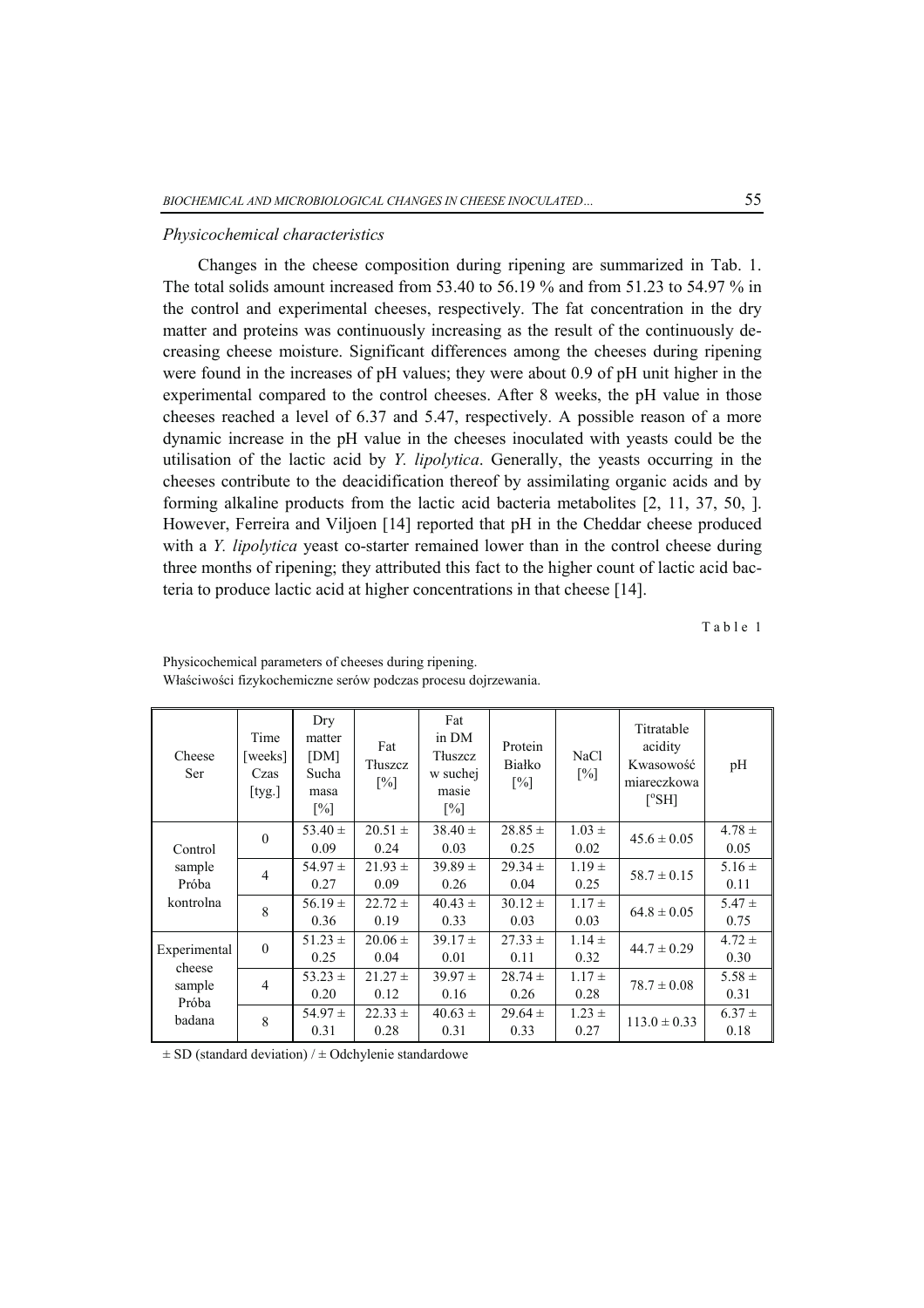Changes in the organic acids content in cheeses during ripening are shown in Tab. 2. Among all the acids determined (lactic, citric, propionic, acetic, succinic, and formic), the concentration rates of lactic and citric acids were the highest in the control and experimental cheeses. However, the total content of organic acids in the experimental cheeses was lower than in the control cheeses during the entire ripening process. During 8 weeks of maturation, the concentrations of those acids in the cheeses studied generally decreased. However, their decrease in the yeast-inoculated cheeses was more dynamic than in the control ones. A particularly significant decrease was reported in the contents of lactic and citric acids; this could be explained by a more intensive utilisation of these acids by the yeast co-starter; therefore, the result was a higher pH increase in these cheeses. Lactic acid generally prevails in cheeses; however, depending on the type and age of cheese, the concentrations thereof ranges between 1.94 and 17.4 mg/g cheese [6].

Table 2

| Cheese<br>Ser                                       | Ripening                                            | Organic acid / Kwas organiczny [mg/100 g] |                     |                                |                         |                    |                    |  |  |
|-----------------------------------------------------|-----------------------------------------------------|-------------------------------------------|---------------------|--------------------------------|-------------------------|--------------------|--------------------|--|--|
|                                                     | time<br>[weeks]<br>Czas<br>dojrzewania<br>$[$ tyg.] | Lactic<br>Mlekowy                         | Citric<br>Cytrynowy | Succinic<br><b>Bursztynowy</b> | Propionic<br>Propionowy | Acetic<br>Octowy   | Formic<br>Mrówkowy |  |  |
| Control<br>sample<br>Próba<br>kontrola              | $\theta$                                            | $1649.7 \pm$<br>0.10                      | $211.3 +$<br>0.04   | $3.7 \pm$<br>0.09              | $73.2 \pm$<br>0.25      | $32.0 \pm$<br>0.17 | $2.1 \pm$<br>0.17  |  |  |
|                                                     | $\overline{4}$                                      | $832.4 \pm$<br>0.17                       | $184.6 \pm$<br>0.11 | $2.0 \pm$<br>0.16              | $62.4 \pm$<br>0.15      | $27.4 \pm$<br>0.25 | $3.4 \pm$<br>0.14  |  |  |
|                                                     | 8                                                   | $154.2 \pm$<br>0.26                       | $92.5 \pm$<br>0.18  | $1.8 \pm$<br>0.18              | $68.5 \pm$<br>0.14      | $21.3 \pm$<br>0.26 | $2.1 \pm$<br>0.04  |  |  |
| Experimental<br>cheese<br>sample<br>Próba<br>badana | $\mathbf{0}$                                        | $1357 \pm$<br>0.40                        | $156.1 \pm$<br>0.22 | $3.4 \pm$<br>0.10              | $71.8 \pm$<br>0.35      | $34.5 \pm$<br>0.41 | $2.7 +$<br>0.12    |  |  |
|                                                     | $\overline{4}$                                      | $570 \pm 0.33$                            | $92.3 \pm$<br>0.30  | nd                             | $40.5 \pm$<br>0.27      | $18.3 \pm$<br>0.26 | $1.5 \pm$<br>0.28  |  |  |
|                                                     | 8                                                   | $54 \pm 0.20$                             | $26.7 \pm$<br>0.13  | nd                             | $20.7 \pm$<br>0.14      | $13.7 \pm$<br>0.31 | $1.5 \pm$<br>0.15  |  |  |

Contents of organic acids in cheeses during ripening. Zawartość kwasów organicznych w serach podczas procesu dojrzewania.

nd  $-$  < 0.002 mg/100 g cheese;  $\pm$  SD (standard deviation), nd  $-$  < 0.002 mg/100 g sera;  $\pm$  SD (odychylenie standardowe)

In the cheeses under analysis, after 8 weeks of ripening, the content of lactic acid remained at a level of 154.2 and 54.0 mg/100 g in the control and experimental cheese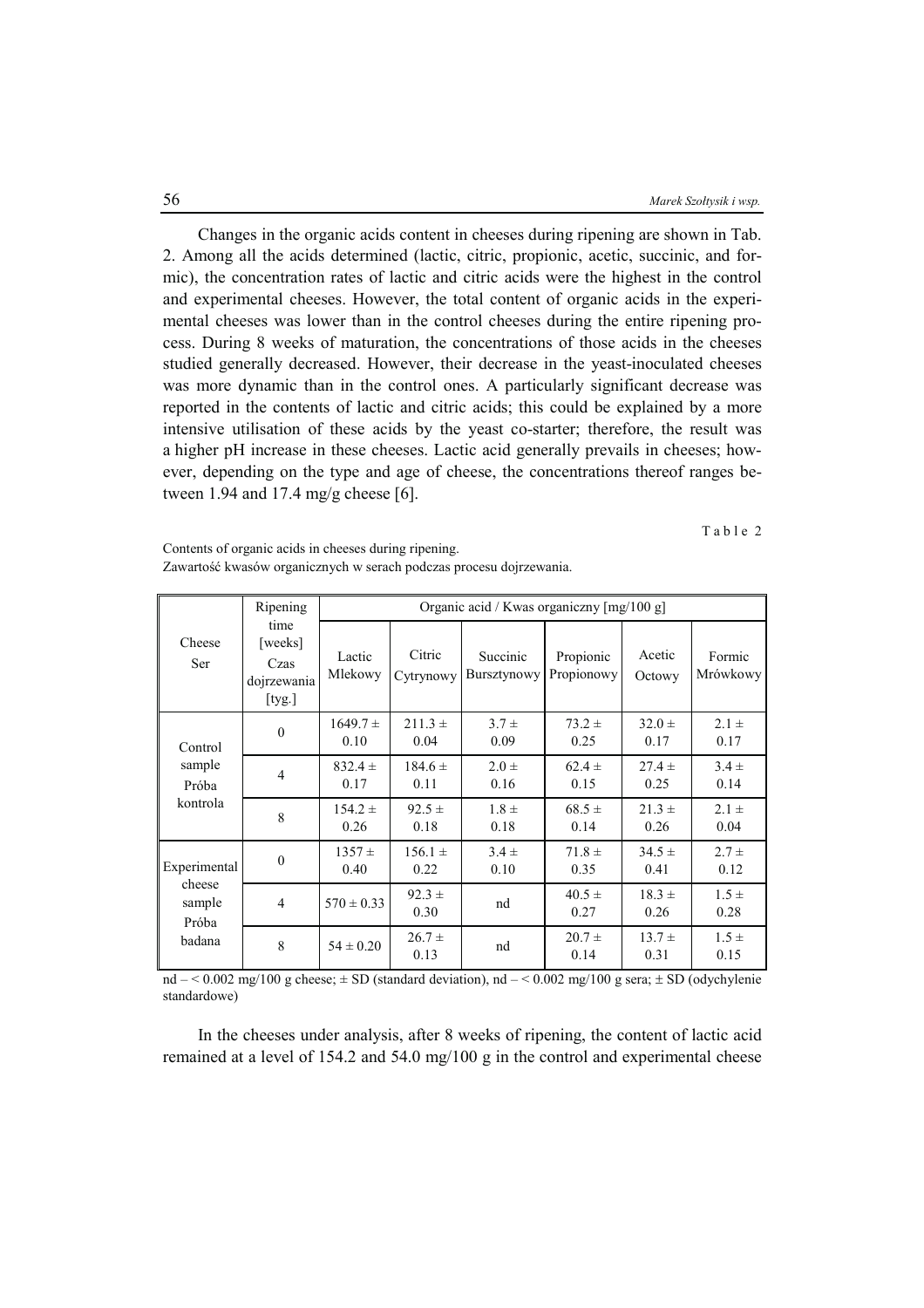samples, respectively. Lactic acid is essential to properly manufacture cheese and for the ripening process. It can be further metabolized by a secondary starter and a nonstarter micro-flora of cheeses [35]. Citric acid is also easily metabolized by some lactic acid bacteria to volatile flavour compounds (diacetyl, acetic acid) [35]. This acid is not detectable in some aged cheeses, especially in those of a long maturation time, such as: Emmental, Parmigiano-Reggiano [36]. Moreover, in Halloumi, a traditional Cyprian ovine cheese kept in brine, no citric acid was detected [29]. The decrease in the content of other organic acids in the cheeses analyzed was a bit surprising. Usually, their concentrations increase along with the ripening period [3, 29]. This decrease was likely owing to high fermentative activity of a starter micro-flora abundantly occurring immediately after cheese manufacture.

#### *Proteolysis*

The protein degradation during cheese ripening resulted in the increase in WSN from about 5 % in fresh cheeses to 18.20 % and 33.21 % of total nitrogen at the end of the ripening period in the control and experimental cheeses, respectively. Aljewicz et al. [2] reported comparable values. Changes in the concentrations of free amino groups in the water-soluble and PTA-soluble fractions showed the same tendency as WSN. During the whole maturation period, their content was about twice as high in the cheeses ripened with yeast co-culture compared to the control samples. After 8 weeks, the concentration rates of free amino groups in the experimental cheeses reached 8637 and 3423 μM Gly/100g in WSF and PTA fractions, respectively (Tab. 3).

A higher release of free amino groups in cheese produced with the yeast adjunct cultures was correlated with the increased production of soluble nitrogen compounds. Such a relationship was reported by a number of authors [10, 37, 56].

The protein degradation was also electrophoretically monitored (Fig. 2). The patterns of cheese proteins at different stages of ripening showed a very intensive proteolysis in the cheeses under analysis compared to the control sample cheese. After two weeks of degradation, at first, the changes were found in  $\alpha_s$ –casein fraction. At this stage, the intensity of the band corresponding to  $\alpha_s - I$  peptide was the highest. After four weeks, a reduction of the intensity of β-casein band was also confirmed, and it was concomitant to the increase in the bands corresponding to  $\gamma$ -caseins. At the end of the ripening period, the bands corresponding to the main casein fractions disappeared almost completely. In the control cheeses, most of the  $\alpha_{s}$ - and  $\beta$ -casein remained intact until the end of ripening.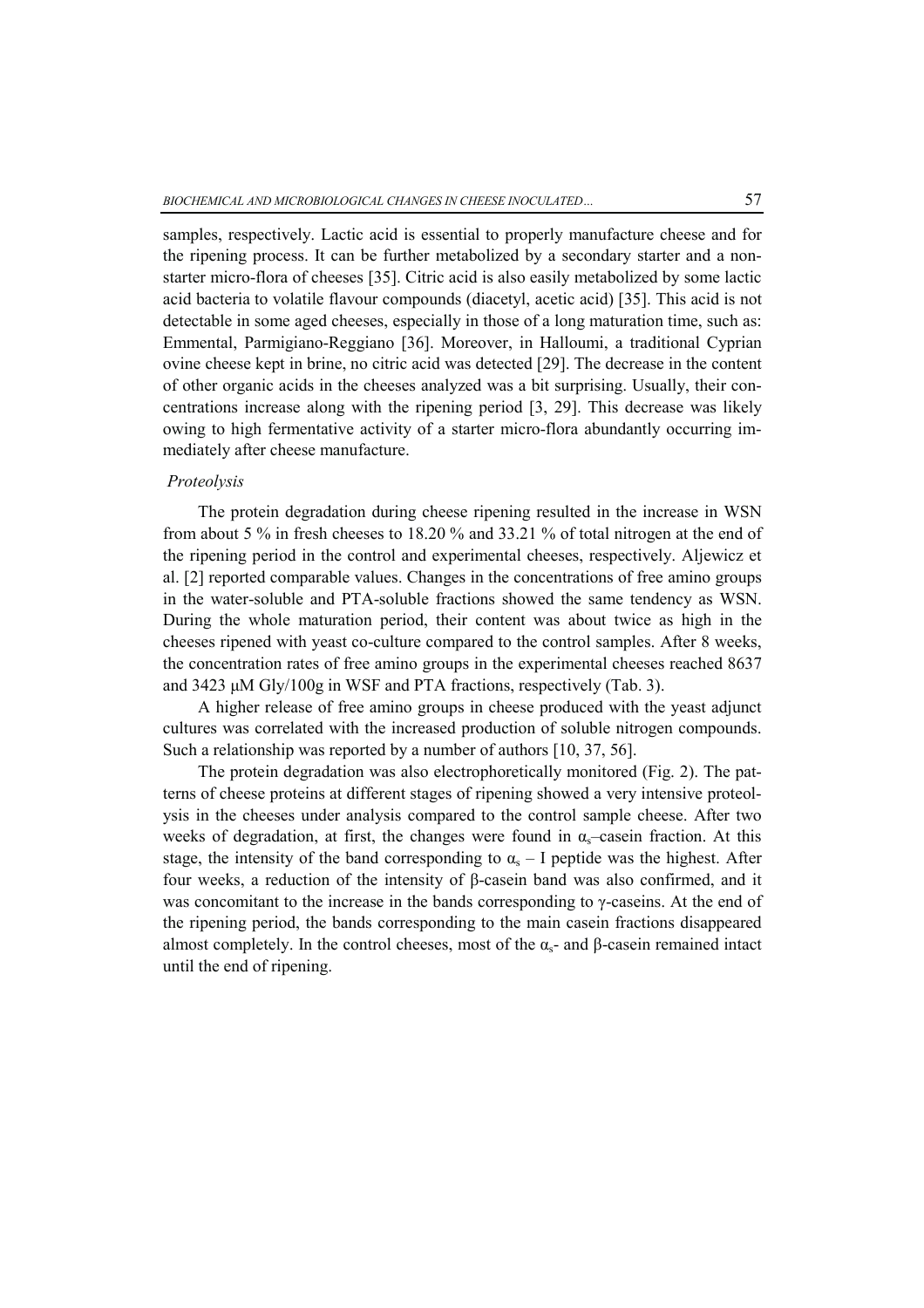Table 3

| Cheese                                              | Ripening time<br>[weeks]         | WSN/N <sub>total</sub> | Free amino groups $\lceil \mu M \text{ Gly}/100 \text{ g} \text{ cheese} \rceil$<br>Wolne grupy aminowe $\lceil \mu M \text{ Gly}/100 \text{ g} \text{ sera} \rceil$ |                                                   |  |  |
|-----------------------------------------------------|----------------------------------|------------------------|----------------------------------------------------------------------------------------------------------------------------------------------------------------------|---------------------------------------------------|--|--|
| Ser                                                 | Czas dojrzewania<br>$[$ tyg. $]$ | $\lceil\% \rceil$      | in water soluble fraction<br>we frakcji rozp. w wodzie                                                                                                               | in PTA soluble fraction<br>we frakcji rozp. w PTA |  |  |
| Control<br>sample<br>Próba<br>kontrola              | 0                                | $4.72 \pm 0.17$        | $937 \pm 0.15$                                                                                                                                                       | $\theta$                                          |  |  |
|                                                     | 4                                | $9.93 \pm 0.11$        | $2542 \pm 0.05$                                                                                                                                                      | $664 \pm 0.31$                                    |  |  |
|                                                     | 8                                | $18.20 \pm 0.26$       | $4623 \pm 0.19$                                                                                                                                                      | $1533 \pm 0.29$                                   |  |  |
| Experimental<br>cheese<br>sample<br>Próba<br>badana | $\Omega$                         | $5.06 \pm 0.15$        | $943 \pm 0.25$                                                                                                                                                       | $\Omega$                                          |  |  |
|                                                     | 4                                | $17.20 \pm 0.06$       | $4267 \pm 0.33$                                                                                                                                                      | $994 \pm 0.17$                                    |  |  |
|                                                     | 8                                | $33.21 \pm 0.19$       | $8637 \pm 0.37$                                                                                                                                                      | $3423 \pm 0.33$                                   |  |  |

Increase in contents of WSN and free amino groups in cheese during ripening. Przyrost azotu rozpuszczalnego i wolnych grup aminowych w serach podczas procesu dojrzewania.

± SD (standard deviation) / odchylenie srandardowe



- Fig. 2. Urea-PAGE of cheese proteins during ripening of (A) control cheese and (B) experimental Cheese.
- Rys. 2. Rozdział elektroforetyczny białek serów podczas procesu dojrzewania. (A) ser kontrolny, (B) ser eksperymentalny.

### *Formation of biogenic amines*

All main biogenic amines were detected in the two investigated cheeses (Tab. 4). Their concentrations increased during ripening and reached a significantly higher level in the cheeses analyzed (442.62 mg/100 g) than in the control cheeses (213.27 mg/100 g). After 8 weeks of the maturing of cheeses studied, the highest content of biogenic amines was reported in tyramine (167.01), in putrescine (77.90), and in 2-phenylethylamine (69.54 mg/100 g). On the contrary, the concentration rate of histamine was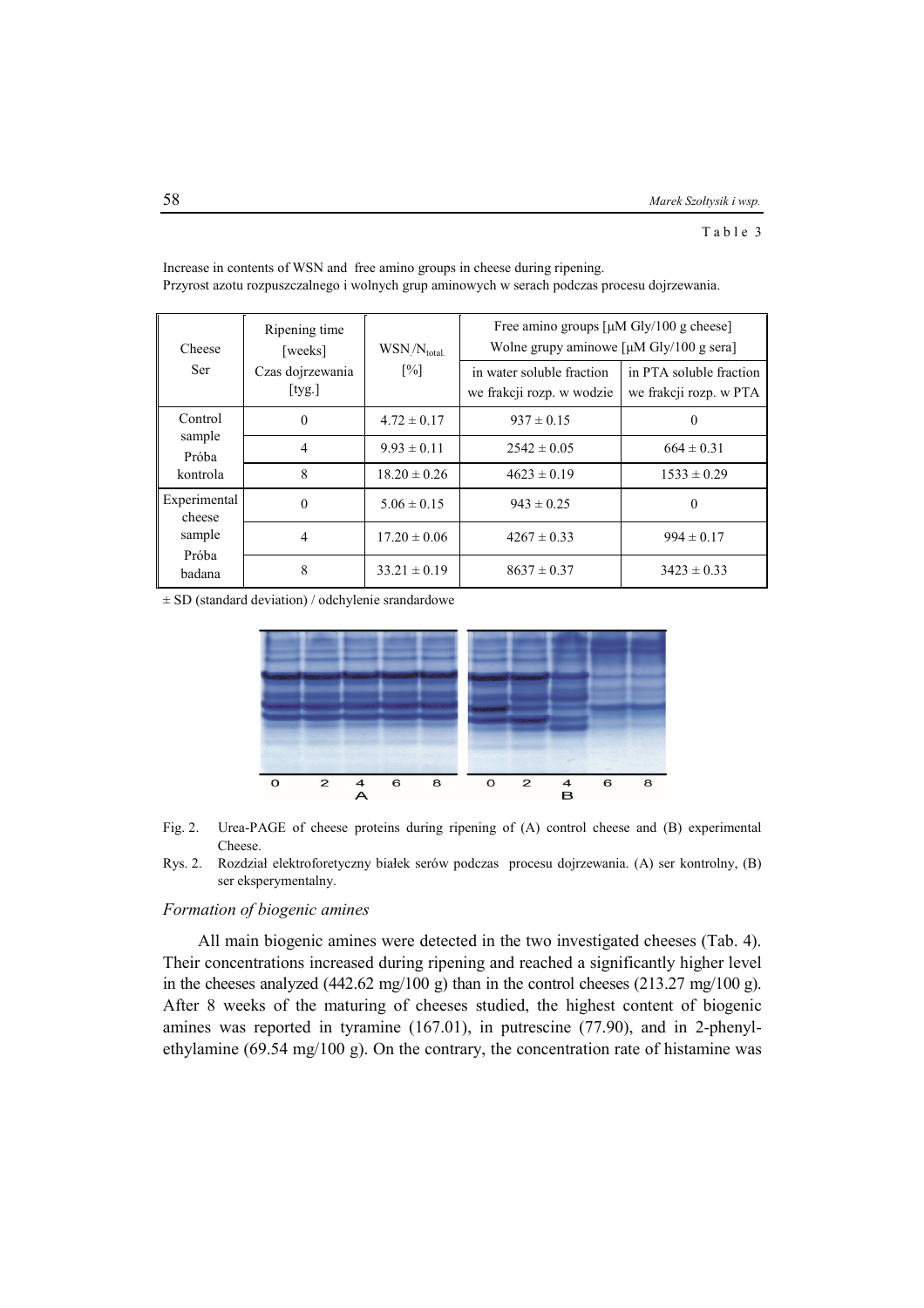the lowest, but it was similar in both cheeses (9.47 and 9.81 mg/100 g in the control and experimental cheeses, respectively). The presence of biogenic amines in cheeses is attributed to the decarboxylating activity of microorganisms. It is confirmed that the starter cultures have a great impact on the formation of biogenic amines in cheeses; however, according to Innocente and de Agostin [21], there is no direct correlation between the microbial counts in cheese and the content of biogenic amines therein [21]. Their formation can be affected by different factors, such as: raw milk quality, composition of cheese microflora, synergism among various species, proteolysis, salt content, pH level, and ripening temperature [43, 45]. So far, the role of yeast in the production of those compounds has not been well recognized. It was found that three strains of *Y. lipolytica* originating from a Pecorino Crotonese cheese were able to decarboxylate ornithine, phenylalanine, tyrosine, and lysine, but not histidine [17, 44]. In addition, the results obtained in our previous investigations showed that the *Y. lipolytica* strains could generate the formation of biogenic amines while growing in milk [41, 44]. It was reported that the biogenic amines in the hard, Dutch-type cheese increased significantly during ripening and the tyramine was, quantitatively, the most important biogenic amine [30].

Table 4

| Biogenic amines<br>[mg/100 g of cheese] | Control Cheese<br>Ser kontrolny                 |                  |                  | <b>Experimental Cheese</b><br>Ser eksperymentalny |                  |                   |  |  |
|-----------------------------------------|-------------------------------------------------|------------------|------------------|---------------------------------------------------|------------------|-------------------|--|--|
| Aminy biogenne                          | Ripening time [weeks] / Czas dojrzewania [tyg.] |                  |                  |                                                   |                  |                   |  |  |
| $[mg/100 g \text{ sera}]$               | $\theta$                                        | $\overline{4}$   | 8                | $\Omega$                                          | $\overline{4}$   | 8                 |  |  |
| <b>TRY</b>                              | nd                                              | nd               | $14.84 \pm 0.08$ | nd                                                | $7.24 \pm 0.18$  | $20.13 \pm 0.21$  |  |  |
| <b>PHE</b>                              | nd                                              | $19.81 \pm 0.11$ | $36.55 \pm 0.15$ | $16.3 \pm 0.05$                                   | $42.15 \pm 0.32$ | $69.54 \pm 0.18$  |  |  |
| <b>PUT</b>                              | nd                                              | $6.70 \pm 0.09$  | $24.01 \pm 0.21$ | nd                                                | $25.45 \pm 0.22$ | $77.90 \pm 0.13$  |  |  |
| <b>CAD</b>                              | nd                                              | $22.72 \pm 0.08$ | $27.50 \pm 0.1$  | $7.23 \pm 0.16$                                   | $39.21 \pm 0.19$ | $51.31 \pm 0.11$  |  |  |
| <b>HIS</b>                              | nd                                              | $1.88 \pm 0.27$  | $9.47 \pm 0.19$  | nd                                                | nd               | $9.81 \pm 0.09$   |  |  |
| <b>TYR</b>                              | nd                                              | $36.89 \pm 0.15$ | $59.27 \pm 0.19$ | $16.55 \pm 0.3$                                   | $95.30 \pm 0.08$ | $167.01 \pm 0.41$ |  |  |
| <b>SPE</b>                              | nd                                              | $12.15 \pm 0.11$ | $20.11 \pm 0.19$ | nd                                                | $11.15 \pm 0.22$ | $20.24 \pm 0.14$  |  |  |
| <b>SPN</b>                              | nd                                              | $12.25 \pm 0.09$ | $21.52 \pm 0.42$ | nd                                                | $21.13 \pm 0.22$ | $26.68 \pm 0.16$  |  |  |
| Total                                   |                                                 | 112.40           | 213.27           | 40.08                                             | 241.63           | 442.62            |  |  |

Content of biogenic amines in cheeses during ripening. Zawartość amin biogennych w serach podczas procesu dojrzewania.

Explanatory notes: / Objaśnienia:

nd – not determined  $\leq 0.002$  mg/100 g of cheese;  $\pm$  SD (standard deviation); TRY – Tryptamine / Tryptamina, PHE – β-Phenylethylamine / β-Fenyloetyloamina, PUT– Putrescine / Putrescyna, CAD – Cadaweryne / Kadaweryna, HIS – Histamine / Histamina, TYR – Tyramine / Tyramina, SPE – Spermine / Spermina, SPN – Spermidyne / Spermidyna.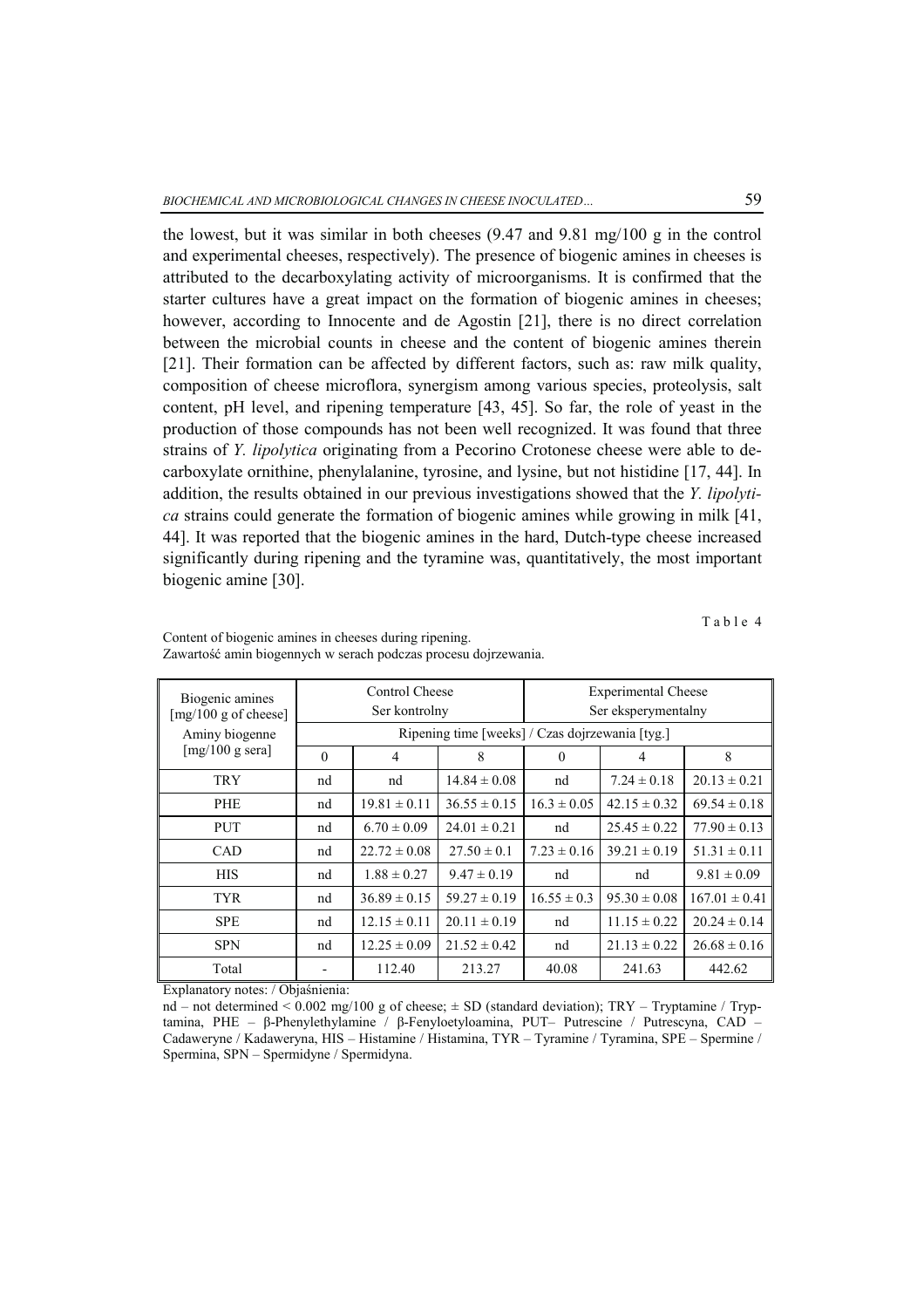#### *FFA profile*

The lipolytic changes occurring during cheese maturation were monitored using the determination of the free fatty acids (FFA). Table 5 shows their individual and total contents at every stage of ripening. In most cases, the content of FFAs increased progressively during ripening. However, the degree of fatty acids released in the cheeses produced with *Y. lipolytica* JII1c was markedly higher than that found in the control cheese samples. At the end of ripening period, the total concentration rate of free fatty acids in the experimental and control cheeses were 18624 mg/kg and 9303 mg/kg, respectively. In both cheeses, it was confirmed that the concentration of oleic acid was the highest and was followed by the concentrations of palmitic, myristic, and stearic acids.

Table 5

| FFA / WKT                      |                                                 | Control Cheese<br>Ser kontrolny |                 | <b>Experimental Cheese</b><br>Ser eksperymentalny |                 |                 |  |  |
|--------------------------------|-------------------------------------------------|---------------------------------|-----------------|---------------------------------------------------|-----------------|-----------------|--|--|
| [mg/kg]                        | Ripening time [weeks] / czas dojrzewania [tyg.] |                                 |                 |                                                   |                 |                 |  |  |
|                                | $\theta$                                        | 4                               | 8               | $\left($                                          | 4               | 8               |  |  |
| $C_4$                          | $34 \pm 0.16$                                   | $192 \pm 0.36$                  | $399 \pm 0.26$  | $42 \pm 0.17$                                     | $647 \pm 0.37$  | $1430 \pm 0.41$ |  |  |
| $C_6$                          | $23 \pm 0.16$                                   | $171 \pm 0.32$                  | $238 \pm 0.33$  | $35 \pm 0.27$                                     | $539 \pm 0.38$  | $762 \pm 0.28$  |  |  |
| $C_8$                          | $32 \pm 0.25$                                   | $166 \pm 0.27$                  | $293 \pm 0.30$  | $38 \pm 0.27$                                     | $183 \pm 0.30$  | $425 \pm 0.33$  |  |  |
| $C_{10}$                       | $63 \pm 0.27$                                   | $267 \pm 0.25$                  | $542 \pm 0.34$  | $62 \pm 0.47$                                     | $246 \pm 0.18$  | $627 \pm 0.27$  |  |  |
| $C_{12}$                       | $53 \pm 0.25$                                   | $210 \pm 0.24$                  | $560 \pm 0.37$  | $57 \pm 0.32$                                     | $538 \pm 0.36$  | $924 \pm 0.41$  |  |  |
| $C_{14}$                       | $134 \pm 0.11$                                  | $1002 \pm 0.33$                 | $1473 \pm 0.41$ | $149 \pm 0.31$                                    | $1402 \pm 0.30$ | $2503 \pm 0.26$ |  |  |
| $C_{16}$                       | $426 \pm 0.23$                                  | $874 \pm 0.36$                  | $1634 \pm 0.31$ | $489 \pm 0.46$                                    | $1856 \pm 0.37$ | $3806 \pm 0.21$ |  |  |
| $C_{18:0}$                     | $127 \pm 0.14$                                  | $621 \pm 0.22$                  | $1010 \pm 0.31$ | $134 \pm 0.36$                                    | $1267 \pm 0.33$ | $2324 \pm 0.40$ |  |  |
| $C_{18:1}$                     | $334 \pm 0.13$                                  | $1304 \pm 0.35$                 | $2412 \pm 0.24$ | $350 \pm 0.18$                                    | $2595 \pm 0.37$ | $3851 \pm 0.50$ |  |  |
| $C_{18:2}$                     | $123 \pm 0.25$                                  | $164 \pm 0.26$                  | $734 \pm 0.13$  | $135 \pm 0.16$                                    | $893 \pm 0.39$  | $1964 \pm 0.31$ |  |  |
| Total content of<br><b>FFA</b> | 1351                                            | 4974                            | 9297            | 1495                                              | 10168           | 18619           |  |  |

Content of free fatty acids (FFA) in cheeses during ripening. Zawartość wolnych kwasów tłuszczowych (WKT) w serach podczas procesu dojrzewania.

± SD (standard deviation / odchylenie standardowe)

A significant difference between the cheeses was in the content of short-chain fatty acids, especially the butyric and capronic acids, which were 3.6 and 3.2-times higher in the yeast-inoculated cheeses than in the control samples. This finding coincides with the results reported by other researchers who found that the inoculation with *Y. lipolytica* and its enzymes resulted in the highest increase in the contents of butyric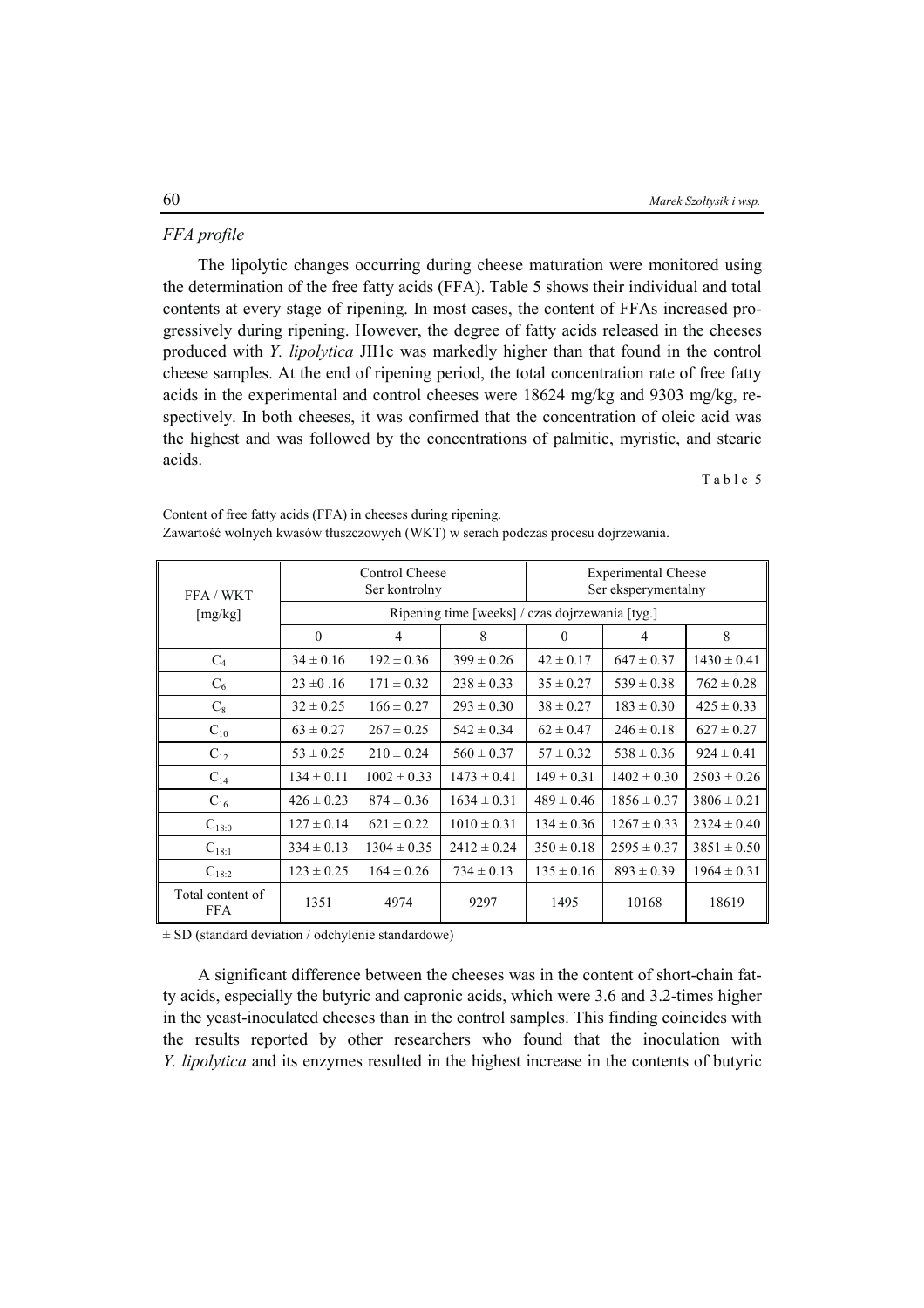and caproic acids [37, 56]. Moreover, de Wit et al. [10] found the highest concentrations of oleic and palmitic acids among the long chain fatty acids and the contents of acetic and butyric acids among the volatile free fatty acids in the Cheddar cheese inoculated with *Y. lipolytica* as a single culture or with a mixed co-starter culture containing *Debaryomyces hansenii* [10]. Lanciotti et al. [33] reported that four strains of *Y. lipolytica* used in cheese production induced quantitative and qualitative differences in the content of the individual fatty acids compared to the control sample; however, the short-chain fatty acids did not differ significantly [33].

#### **Conclusions**

- 1. The *Y. lipolytica* JII1c yeast strain applied as an adjunct culture showed a good growth in cheeses during their ripening periods.
- 2. The growth of yeasts was correlated with a more intensive protein degradation, which resulted in higher contents of water-soluble nitrogen and free amino groups compared to control cheeses. However, at the same time, a higher concentration level of biogenic amines, especially of tyramine , was found in that cheese.
- 3. The addition of a yeast co-starter to the cheese caused the pH level to increase; this was probable owing to a more intensive utilisation of lactic and citric acids, which usually prevailed in the cheeses.
- 4. The yeast starter culture significantly impacted the lipolysis during cheese ripening; the consequence of this impact was a higher accumulation level of long-chain (oleic, palmitic, myristic and stearic) and short-chain free fatty acids (especially butyric and caproic) in the cheeses analysed compared to the control samples.
- 5. The results of the present research study have proven the *Y. lipolytica* yeasts to be a promising adjunct culture for applications in cheese production owing to their potential to accelerate the ripening process of cheeses significantly.

### **Acknowledgements**

*This work was financially supported by the Ministry of Science and High Education. Project No. WW312213036.* 

#### **References**

- [1] Addis E., Fleet G.H., Cox J.M., Kolak D., Leung T.: The growth, properties and interactions of yeasts and bacteria associated with the maturation of Camembert and blueveined cheese. Int. J. Food Microbiol., 2001, **69**, 25-36.
- [2] Aljewicz M., Cichosz G., Kowalska M.: Wpływ dodatku kultur probiotycznych *Lactobacillus* na intensyfikację proteolizy w serach typu holenderskiego. Żywność. Nauka. Technologia. Jakość, 2010, **5 (72)**, 136-145.
- [3] Alkalin A.S., Gonc S., Akbas Y.: Variation in organic acids content during ripening of pickled white cheese. J. Dairy Sci., 2002, **85**, 1670-1676.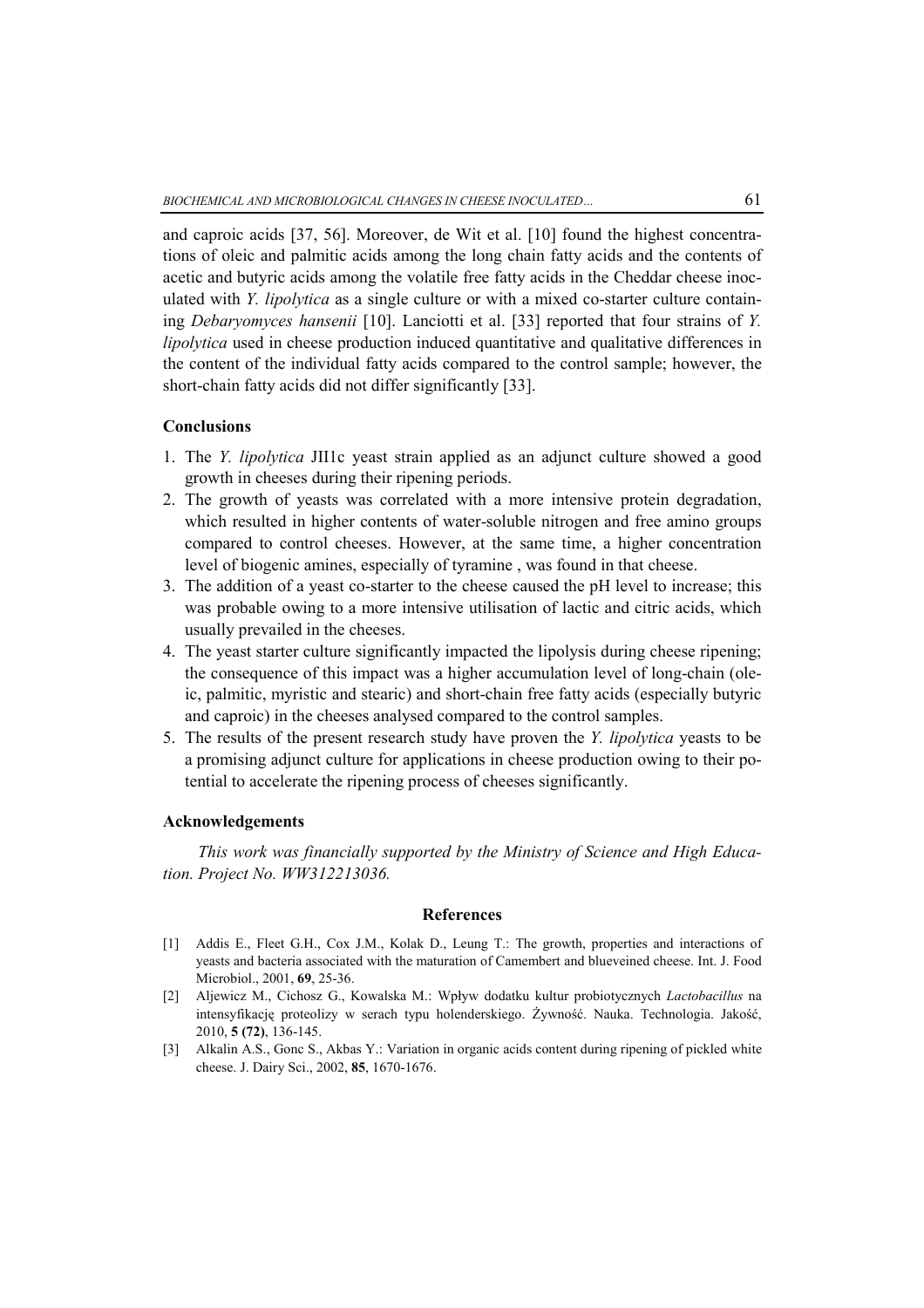- [4] Álvarez-Martin P., Flórez A.B., Hernández-Baranco A., Mayo B.: Interaction between dairy yeast and lactic acid bacteria strains during milk fermentation. Food Contr., 2008, **19**, 62-70.
- [5] Andrews A.T.: Proteinases in normal bovine milk and their action on caseins. J. Dairy Res., 1983, **50**, 45-55.
- [6] Bevilacqua A.E., Califano A.N.: Determination of organic acids in dairy products by high performance liquid chromatography. J. Food Sci., 1989, **54**, 1076-1079.
- [7] Blakeslay R.W., Boezi J.A.: A new staining technique for protein in poliacrylamide gels using Comassie Brilliant Blue G250. Anal. Biochem., 1977, **82**, 580-582.
- [8] Bütikofer U., Fuchs D., Hurni D., Bosset J.O.: Contrubiution of the determination of biogenic amines in cheeses. Comparison of a HPLC-and an IC-methode and application to several chesses. Mitt. Lebensmitt. Hyg., 1990, **81**, 120-133.
- [9] Corzo G., Revah S.: Production and characteristic of the lipase from *Yarrowia lipolytica* 681. Biores. Technol., 1999, **70**, 173-180.
- [10] De Wit M., Osthoff G., Viljoen B.C., Hugo A.: A comparative study of lipolysis and proteolysis in Cheddar cheese and Yeast-inoculated Cheddar cheese during ripening. Enzym. Microbiol. Technol., 2005, **37**, 606-616.
- [11] Deak T., Beuchat L.R.: Handbook of Food Spoilage Yeasts. CRC Press, New York, USA 1996.
- [12] Deeth H.C., Fitz-Gerald C.H., Snow A.J.: A gas chromatographic method for the quantitative determination of free fatty acids in milk and milk products. J. Dairy Sci., 1983, **18**, 230-233.
- [13] Etter R., Dietrich S., Battaglia R.: Determination of biogenic amines in food. Mitt. Lebensmitt. Hyg., 1990, **81**, 106-119.
- [14] Ferreira A.D., Viljoen B.C.: Yeasts as adjunct starters in matured Cheddar cheese. Int. J. Food Microbiol., 2003, **86**, 131-140.
- [15] Fleet G.H.:A review: yeasts in dairy products. J. Appl. Bact., 1990, **68**, 199-211.
- [16] Fleet G.H.: Spoilige yeast's. Crit. Rev. Biotechnol., 1992, 12, 1-44.
- [17] Gardini F., Tofalo R., Belletti N., Iucci L., Suzzi G., Torriani S., Guerzoni M.E., Lanciotti R.: Characterization of yeasts involved in the ripening of Pecorino Crotonese cheese. Food Microbiol., 2006, **23**, 641-648.
- [18] Glover D.J., McEwen R.K., Thomas C.R., Young T.W.: pH-Regulated expression of the acid and alkaline extracellular proteases of *Yarrowia lipolytica.* Microbiol., 1997, **143**, 3045-3054.
- [19] Guerzoni M.E., Gobbetti M., Lanciotti R., Vannini L. Lopez C.C.: *Yarrowia lipolytica* as potential ripening agent in milk products. in: Yeast in the Dairy Industry: Positive and Negative Aspects. Eds. M. Jakobsen, J. Narvhus, B.C. Viljoen. FIL-IDF, Copenagen, Denmark 1998, pp. 23-33.
- [20] Hansen T.K., van den Tempel T., Cantor M.D. Jacobsen M.: *Saccharomyces cerevisiae* as a starter culture in Mycella*.* Int. J. Food Microbiol., 2001, **69**, 101-111.
- [21] Innocente N., Agostin P.D.: Formation of biogenic amines in a typical semihard Italian cheese. J. Food Prot., 2002, **65**, 1498-1501.
- [22] International Dairy Federation Determination od casein content of milk. Standard 29. IDF, Brussels, Belgium 1964.
- [23] International Dairy Federation Determination of fat (cheese) Standard 5B. IDF, Brussels, Belgium 1988.
- [24] International Dairy Federation. Determination of nitrogen content (Kjeldahl method) and calculation of crude protein content. Standard 20 A. FDI, Brussels, Belgium 1986.
- [25] International Dairy Federation. Biulettin 265, Brussels, Belgium 1991.
- [26] Jakobsen M., Narvhus J.: Yeasts and their possibile beneficial and negative effects on the quality of dairy products. Int. Dairy J., 1996, **6**, 755-768.
- [27] Jarret W.D., Aston J.W., Dulley J.R.: A simple method for estimating free amino acids in Cheddar cheese. Aust. J. Dairy Technol., 1982, **6**, 55-58.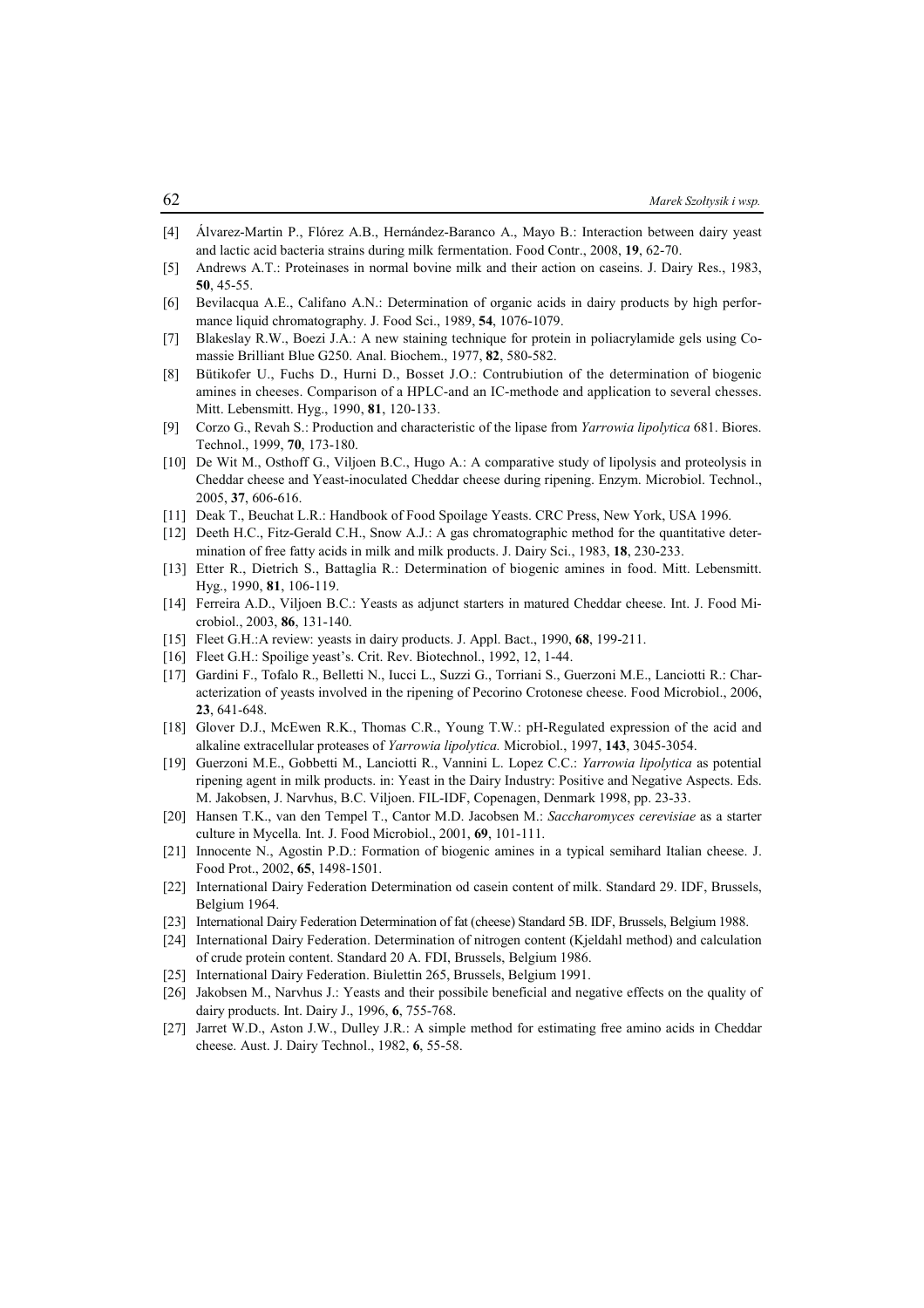- [28] Juszczyk P., Wojtatowicz M., Żarowska B., Chrzanowska J., Malicki A.: Diversity of physiological and biochemical properties within yeast species occuring in Rokpol cheese. Pol. J. Food Nutr. Sci., 2005, **14**, 257-261.
- [29] Kaminarides S., Stamou P., Massouras T.: Changes of organic acids, volatile compounds and sensory characteristics of Holloumi cheese kept in brine. Food Chem., 2007, **100**, 219-225.
- [30] Komprda T., Smela D., Novicka K., Kolhotka L., Sustova K., Pechowa P.: Content and distribution of biogenic amines in Dutch-type hard cheese. Food Chem., 2007, **102**, 129-137.
- [31] Kuchroo C.N. Fox P.F.: Soluble nitrogen in Cheddar cheese: comparison of extraction procedures. Milchwiss., 1982, **37**, 331-335.
- [32] Kuchroo C.N., Rahilly J., Fox P.F.: Assessment of proteolysis in cheese by reaction with trinitrobenzene sulphonic acid. Ir. J. Food Sci. Technol., 1983, **7**, 129-133.
- [33] Lanciotti R., Vanini L., Lopez C.C., Gobbetti M., Guerzoni M.E.: Evaluation of the ability of *Yarrowia lipolytica* to impart strain- dependent characteristics to cheese whan used as ripening adjunct. Int. J. Dairy Technol., 2005, **58**, 89-99.
- [34] Matoba S., Ogrydziak D.M.: A novel location for dipeptidyl aminopeptidase processing sites in the alkaline extracellular protease of *Yarrowia lipolytica*. J. Biol. Chem., 1989, **264**, 6037-6043.
- [35] McSweeney P.L.H., Sousa M.J.: Biochemical pathways for the production of flavour compounds in cheese during ripening: a review. Lait, 2000, **80**, 293-324.
- [36] Panari G.: HPLC of organic acids: an approach to cheese analysis. Milchwissenschaft, 1986, **41**, 214-216.
- [37] Pokora M., Niedbalska J., Szołtysik M.: Wpływ enzymów drożdży *Yarrowia lipolytica* na wybrane cechy jakościowe dojrzewających serów niskotłuszczowych. Żywność. Nauka. Technologia. Jakość, 2010, **5 (72),** 146-158.
- [38] Reps A.: Bacterial surfice-ripened cheeses. In Cheese: Chemistry, Physics and Microbiology. Eds P.F Fox. Elsevier Applied Science Publishers, London 1993, pp.1-137.
- [39] Roostita R., Fleet G.H.: Growth of yeasts in milk and associated changes to milk composition. Int. J. Food Microbiol., 1996, **31**, 205-219.
- [40] Rossi J., Gobetti M., Buzzini P., Corsetti A., Smacchi E., De Angelis M.: Yeast in dairy. Ann. Microbiol. Enz., 1997, **47**, 169-183.
- [41] Szołtysik M., Żelazko M., Rak L., Połomska X., Dąbrowska A., Wojtatowicz M., Chrzanowska J.: The ability of yeasts *Yarrowia lipolytica* isolated from cheese to produce biogenic amines in milk*.* Acta Sci. Pol., Biotechnol., 2006, **5**, 87-94.
- [42] Schneller R., Good P., Jenny M.: Influence of pasteurized milk, raw milk and different ripening cultures on biogenic amine concentrations in semi-soft cheeses during ripening. Zeits. Lebens.Unt. Forsch. A, 1997, **204**, 265-272.
- [43] Stratton J.E., Hutkins R.V., Taylor S.L.: Biogenic amines in cheese and other fermented foods. A review. J. Food Prot., 1991, **54**, 460-470.
- [44] Szczepaniak G., Wojtatowicz M.: Dobór szczepów *Yarrowia lipolytica* i *Debaryomyces hansenii* do szczepionki wspomagającej proces dojrzewania sera. Żywność. Nauka. Technologia. Jakość, 2011, **6 (79)**, 192-203.
- [45] Valsamaki S., Michaelideou A., Polychroniadou A.: Biogenic amine production in Feta cheese*.*  Food Chem., 2000, **71**, 259-266.
- [46] van den Tempel T., Jakobsen M.: Yeast associated with Danablu cheese. Int. Dairy J., 1998, **8**, 25-31.
- [47] van den Tempel T., Jakobsen M.: The technological characteristic of *Candida* isolated from Donablue. In: Yeast in the Dairy Industry: Positive and Negative Aspects. Eds. M. Jakobsen, J. Narvhus, B.C. Viljoen. FIL-IDF, Copenagen, Denmark 1998, pp. 59-69.
- [48] van den Tempel T., Jakobsen M.: The technological characteristics of *Debaryomyces hansenii* and *Yarrowia lipolytica* and their potential as starter cultures for production of Danablu. Int. Dairy J., 2000, **10**, 263-270.